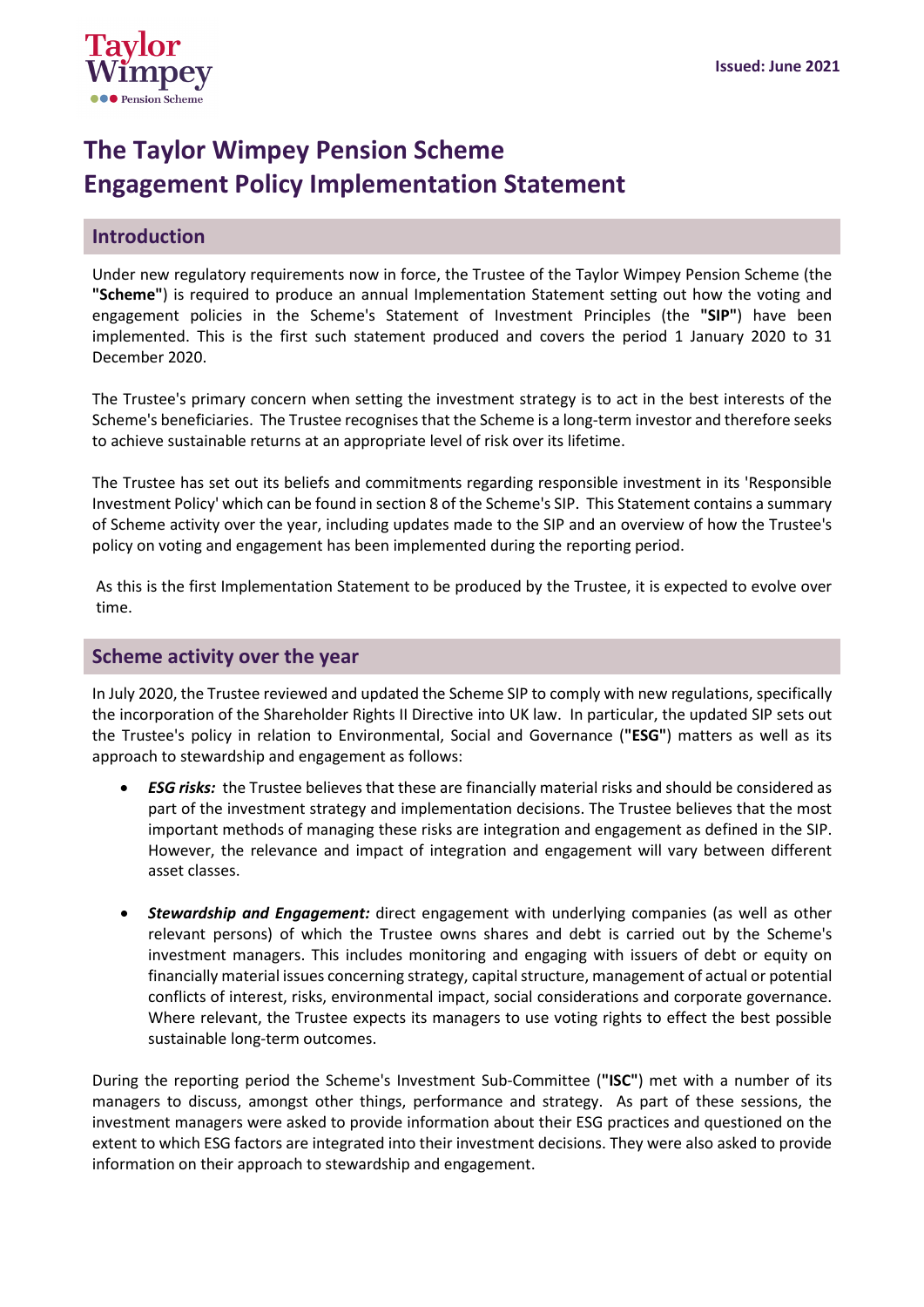

In November 2020, the ISC undertook training on climate risk modelling to strengthen their understanding of how climate risk may impact on the Scheme's portfolio. The Scheme's investment adviser has now incorporated specific climate risk metrics into the Scheme's Pension Risk Management Framework and provides quarterly reporting to the Trustee on this. Further work is planned during 2021 in this area.

The Trustee reviews quarterly manager monitoring reports in relation to the Scheme's investment managers. Amongst other analysis, the report highlights an ESG rating for the investment manager and the specific fund (where available). The Trustee is pleased to note that all of the Scheme's investment managers have signed up to one or more ESG-related standard/code with all bar two managers being signatories to the UN Principles for Responsible Investment<sup>[1](#page-1-0)</sup>. A more detailed breakdown of the managers' ESG memberships can be found in Appendix 1.

## **Engagement and voting behaviour**

Direct engagement with underlying companies in which the Trustee owns shares and/or debt is carried out by the Scheme's investment managers. The Trustee's ability to influence investment managers'stewardship activities will depend on the nature of the investments held. As the majority of the Scheme's assets are invested in pooled funds – where the Trustee holds units in a fund rather than having any direct ownership rights – the Trustee has limited scope to directly influence managers' stewardship activities.

The Trustee's policy is to delegate responsibility for engagement to its investment managers, which includes the exercising of rights (including voting rights) attaching to investments made by the investment managers. Each investment manager is expected to exercise voting rights in accordance with their guidelines. The Trustee encourages its managers to engage with investee companies and promote adherence to best practice in corporate governance.

When selecting a new investment manager, engagement is factored into the Trustee's decision-making process to the appropriate level for the specific asset class in question. The only new manager appointed during the year was Magnetar (TCW were also appointed but no investments were made, and the fund was liquidated).

Engagement and voting behaviour are most likely to be financially material in the sections of the portfolio where physical equities are held (Bridgewater Optimal, AQR Diversified Risk Premia, Blackstone and to a lesser extent, Beach Point SCF X and Magnetar Constellation). However, engagement is also considered to be of importance for the Scheme's other investment managers. The remainder of this Statement provides a summary of activity during the reporting period:

| <b>Manager</b>     | <b>Fund</b>                              |
|--------------------|------------------------------------------|
| <b>AQR</b>         | AQR Diversified Risk Premia Fund         |
| Bridgewater        | Bridgewater Optimal Portfolio Fund II    |
| Blackstone         | <b>Blackstone Partners Offshore Fund</b> |
| <b>Beach Point</b> | Beach Point SCF X Fund                   |
| Magnetar           | <b>Magnetar Constellation Fund</b>       |

**Engagement - Equity** The Scheme invests in the following funds that invest in equities:

<span id="page-1-0"></span> $1$  The UN Principles of Responsible Investment are a voluntary UN supported international network of investors working together to implement its six aspirational principles. See [https://www.unpri.org/.](https://www.unpri.org/)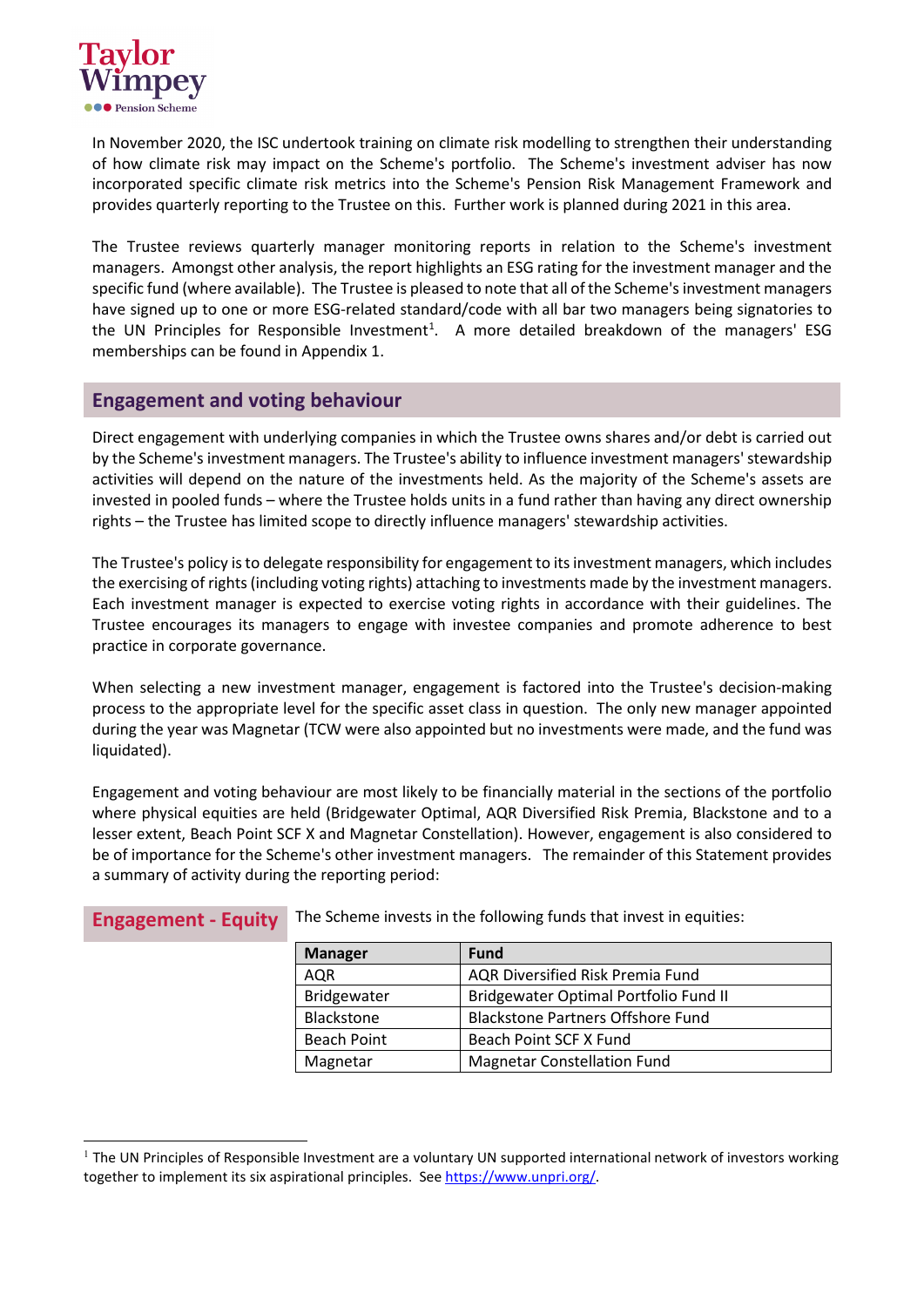

#### **AQR**

AQR's engagement is undertaken at a firm level and is not yet explicitly incorporated into their investment strategies. However, the Trustee has noted that AQR is a signatory of the UN PRI and the fund itself has an MSCI ESG rating of 6.5 out of 10.

AQR's ESG Stewardship Committee is responsible for monitoring and tracking AQR's engagement activities, ultimately reporting on these to AQR's ESG Steering Committee. AQR's engagement is focused on transparency: they believe that greater transparency is a positive outcome for all market participants and will lead to better alignment between companies and their investor base and more accurate pricing of ESG risks and opportunities.

#### **Bridgewater**

Bridgewater as a firm do not directly engage with individual companies. Although it is a signatory of the UN PRI, the fund itself does not yet have an ESG rating. The Trustee has not been provided with any engagement examples during the reporting period which the Trustee will seek to discuss with the manager further.

#### **Blackstone**

The Blackstone fund is a fund of hedge funds whereby all investment decisions are outsourced to third-party hedge fund managers. Blackstone seek to engage underlying managers to make sure they are aware of the value of ESG integration in their portfolios. As at 31 December 2020, Blackstone had conducted over 125 conversations with managers to educate them on ESG integration and to encourage them to adopt an authentic ESG policy. Blackstone tracks the effectiveness of these engagement efforts through managers' adoptions of ESG policies and enhancements of ESG programs, with monthly reports provided to Blackstone's senior management.

#### **Beach Point**

Beach Point believe that engagement, where practicable, allows them to better evaluate how a company is likely to address current and future risks. Beach Point believe that when done successfully, engagement can potentially help mitigate credit risk and unlock future value.

Beach Point has provided the Trustee with some examples of how they have engaged directly with companies in which they invest. Two examples are as follows:

- *BWAY Mauser Packaging:* Beach Point engaged with BWAY on their usage of single-use plastic. BWAY have now shifted to using reusable Intermediate Bulk Containers which not only mitigated the regulatory risks associated with single-use plastic (including the plastic bans in Europe) but also opened up an important growth area for the firm while increasing their operational efficiency as reusing containers is both cost and time-efficient; and
- *Frontier Communications:* Beach Point engaged Frontier on the potential of physical climate risks impacting their operations, while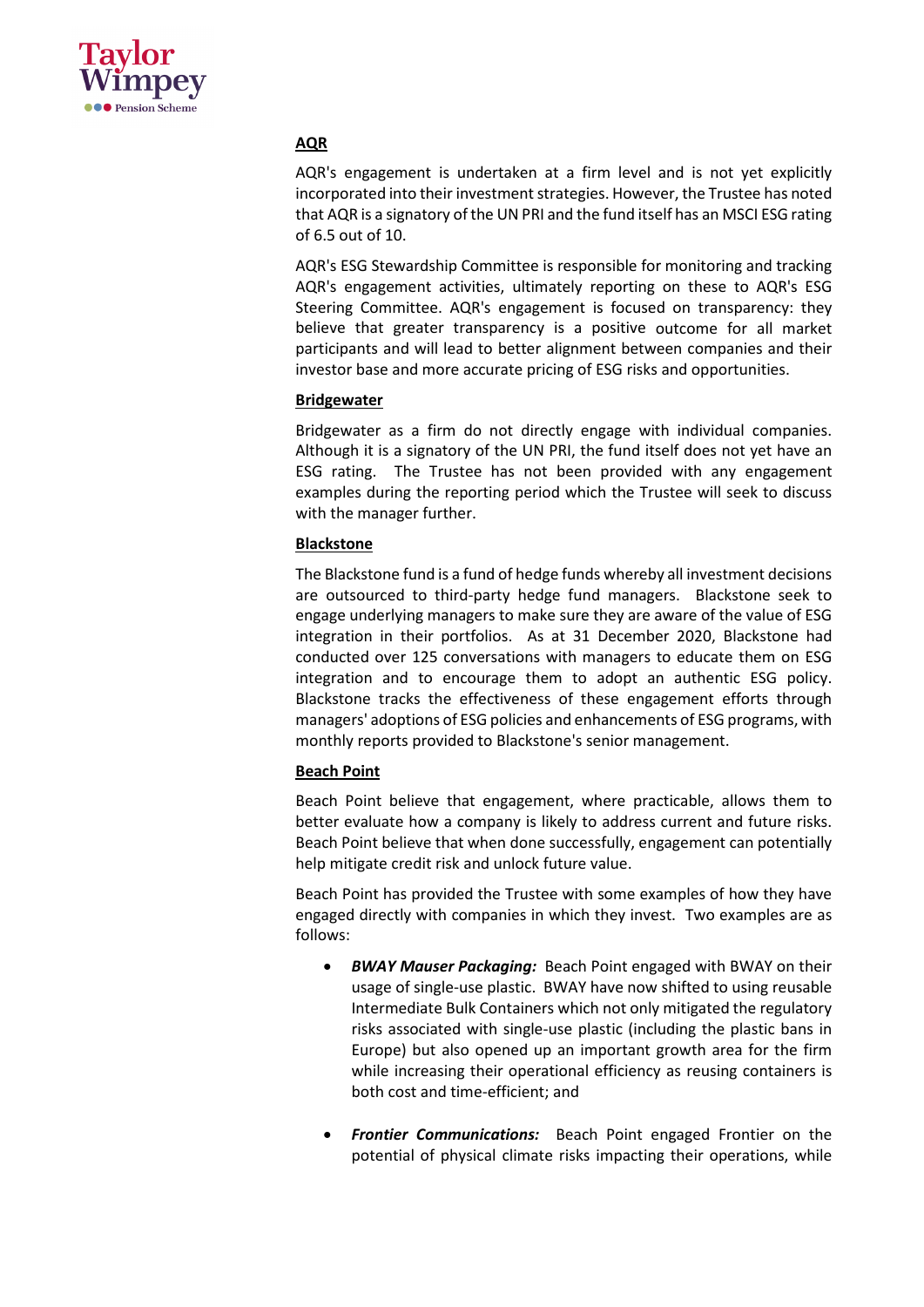

leveraging their ability to influence, to some extent, the governance of the Company as a co-lead of the ad hoc creditor committee. In terms of physical climate risks, Frontier has exposure to California and Florida, where wildfire and hurricane risks, respective, are elevated. Beach Point identified that increased fiberisation of cables would help mitigate this risk. As a co-lead of the creditor committee, Beach Point has also taken an active role in Frontier's restructuring process. As a result, Frontier has begun its operational turnaround plan consisting of (1) replacing the board of directors / management (2) optimising its work force and (3) preparing for capital deployment to further fiberise its legacy copper network.

#### **Magnetar**

Where Magnetar own publicly traded securities, they will occasionally engage with management by providing strategic advice on financially material matters to drive better outcomes. In relation to new investments, Magnetar's New Business and Ethics Committee screens investments that meet the Committee's criteria for review, including ESG-related risks. The Committee's screening is conducted internally, and any issues raised are relayed to the investment team for additional diligence and, if need be, interaction with the target company. Two examples of such engagement are:

- **Company A:** This company is an Italian consumer goods company in which Magnetar's funds have invested in both the debt and the equity, and in which persons appointed by Magnetar on behalf of those funds sit on the Board of Directors. The company is focused on sustainability – it is working towards eliminating single use plastic from its consumer products and replacing it with fully recycled paper as well as using organic-certified cotton. It is also introducing solar panels in both of its industrial sites. In their role as board members, the Magnetar appointees reviewed and approved recommendations to hire a new general manager and CFO as well as approving the introduction of a Code of Ethics, which includes, amongst other things, fostering a culture of trust and a responsibility for creating greater sustainability; and
- **Company B:** this company is a property owner. Following an asset diligence audit, Magnetar recommended that the company enhance their group level accounting by adopting GAAP accounting standards and audited financials.

|               | <b>Engagement - other</b> The Trustee also invests in a number of other asset classes including fixed |
|---------------|-------------------------------------------------------------------------------------------------------|
| asset classes | income strategies, real estate debt and other illiquid opportunities as follows:                      |

| <b>Manager</b> | <b>Fund</b>                                     |  |
|----------------|-------------------------------------------------|--|
| Insight        | Insight Bonds Plus 400 Fund                     |  |
| Insight        | Insight High Grade ABS Fund                     |  |
| Schroders      | <b>Schroders Equity Sentinel Fund</b>           |  |
| Schroders      | Schroders Sterling Long Duration Corporate Bond |  |
|                | Portfolio                                       |  |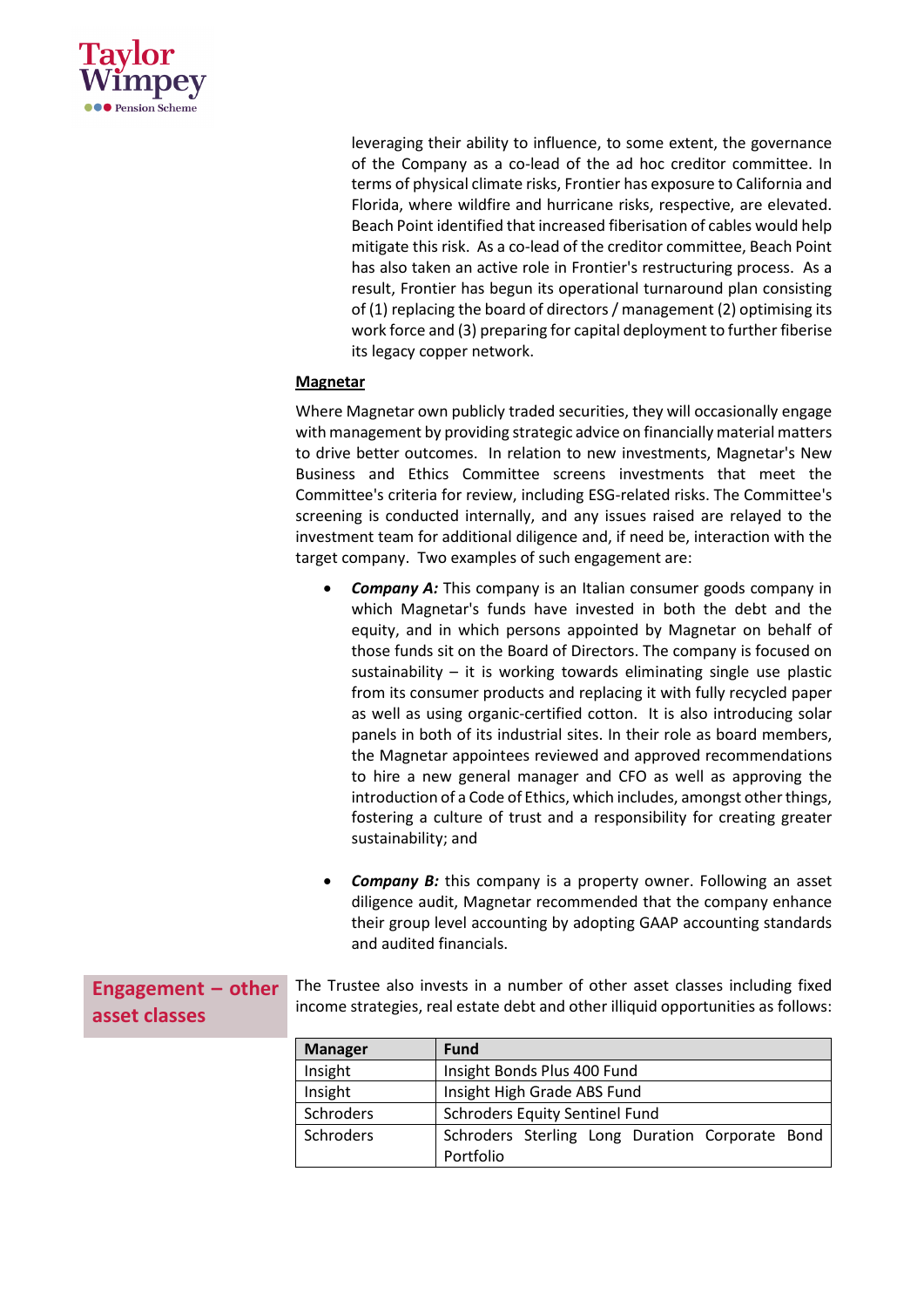

| cos        | <b>CQS Credit Multi Asset Fund</b>           |
|------------|----------------------------------------------|
| Ares       | Ares Capital Europe II Fund                  |
| <b>HPS</b> | HPS Private Loan Opportunities Fund          |
| KKR        | <b>KKR Private Credit Opportunities Fund</b> |
| M&G        | M&G Real Estate Debt Funds                   |

All managers have shared information with the Trustee and the investment adviser on their engagement policies and work undertaken to generate improved long-term outcomes in the companies in which they invest. The Trustee acknowledges that the ability of fixed income and alternative asset class managers to engage and influence is likely to be limited in comparison to direct equity holdings. However, the Trustee is of the view that all managers should have a regard to ESG matters and that this should form some part of their investment process.

Set out below are a few examples provided by the Scheme's fixed income managers where they have been able to engage to produce a positive impact:

#### **Insight**

The Scheme invests in the Insight Bonds Plus 400 Fund and the Insight High Grade ABS Fund. Insight consider that engaging with issuers is a key part of their credit analysis and monitoring and that this complements their approach to responsible investment. As a matter of policy, all of Insights' credit analysts regularly meet with issuers to discuss ESG related and non-ESG related issues. Out of over 1,000 engagements in 2019, more than 81% included references to ESG issues.

In terms of active engagement, Insight provided the following examples:

- One example provided was in relation to Pacific Gas & Electric where management had an insufficient focus on the ongoing business risks arising from climate change and natural disaster risk. Following several wildfires in California, engagement from management was poor. Having emerged from Chapter 11 bankruptcy, Insight have engaged with the new management on environmental controls, climate change risk and governance issues; and
- Insight also provided an example of engaging in relation to an asset backed security investment. In this case, the originator had strong governance and social scores, but they were disappointing with regards to providing information on environmental risks. Insight engaged with them to provide information on environmental metrics and stress tests and to incorporate climate change factors into their origination process.

#### **Schroders**

Schroders integrate their sustainability research across all asset classes and geographies and use those insights to inform their decision making in other areas, including fixed income and real estate. Schroders have an A+ rating for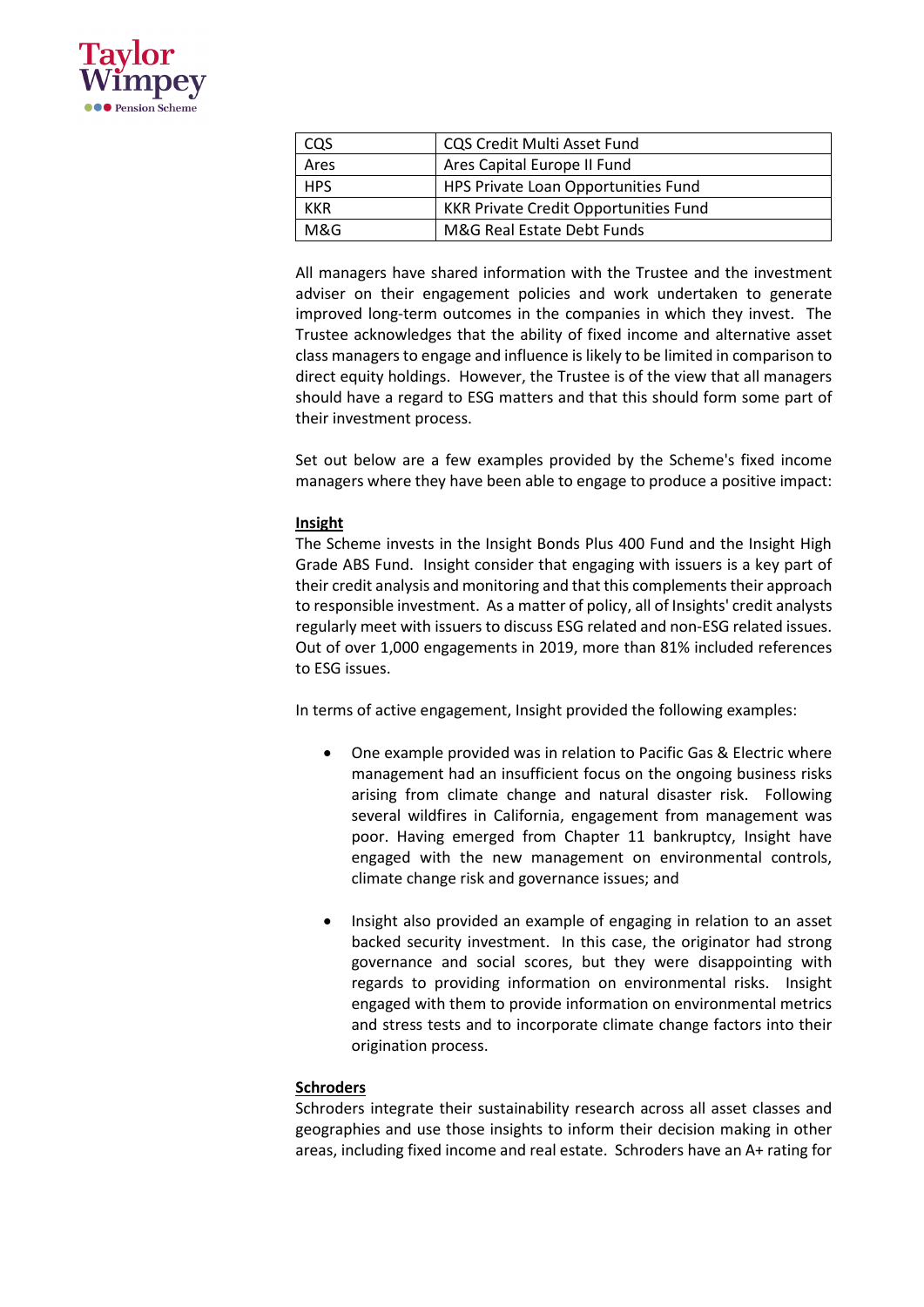

their approach to the UN PRI and the Schroders Sterling Long Duration Corporate Bond Fund has an MSCI ESG rating of 7.

Schroders provided two examples of recent engagement in relation to two banks where they have challenged the boards in relation to their net zero targets, their funding of social programs and their commitment to board diversity. In both examples, specific actions were identified for future monitoring and discussion.

#### **CQS**

Engagement forms part of CQS' 5-stage ESG process. CQS have an engagement strategy and framework, and co-ordinate acrossinvestment teamsto focus on targeted engagement objectives. CQS have an A rating for their approach to the UN PRI and the CQS Credit Multi Asset Fund has an MSCI ESG rating of 5.7.

Two examples of recent engagement were provided by CQS as follows:

- *First Quantum:* CQS identified that the company's main source of power at one of its operations was a coal fired power plant. CQS also identified that no targets were set in relation to environmental measures to help the company reduce its emission levels. As a result, CQS requested that First Quantum set TCFD-aligned emissions targets for future monitoring. The outcome was positive, with the company publishing a climate change position statement in conjunction with its Q4 2020 earnings with a commitment to setting appropriate targets on absolute emissions on an annual basis; and
- *EG Group:* CQS engaged with the EG group in trying to reduce the number of internal combustion engine (ICE) vehicles on the road. The engagement objective was to understand the company's plan to implement electric charging across its estate of 6,000 fuel forecourts to contribute to a reduction in C02 emissions. As a result, there has been a structural change within the company to focus on Electric Vehicle (EV) transformation among other goals. The company currently operates the largest network of EV charging sites across Europe.

Based on the information received from the investment managers, the Trustee is satisfied that all of its managers are taking steps to engage, within the parameters of their specific asset class/investment process.

independent third-party proxy advisory firm (ISS) for a variety of services

#### **Voting on behalf of the Scheme AQR** Where AQR retains proxy voting authority on behalf of its client, it will seek to vote proxies in the best interest of its clients and in accordance with its Proxy Voting Policy and Procedures. In particular, AQR's Proxy Voting Committee, as a sub-committee of the AQR Stewardship Committee, is responsible for the implementation of the Policy, including the oversight and use of third-party proxy advisers, the manner in which AQR votes its proxies, and fulfilling AQR's obligation voting proxies in the best interest of its clients. AQR has retained an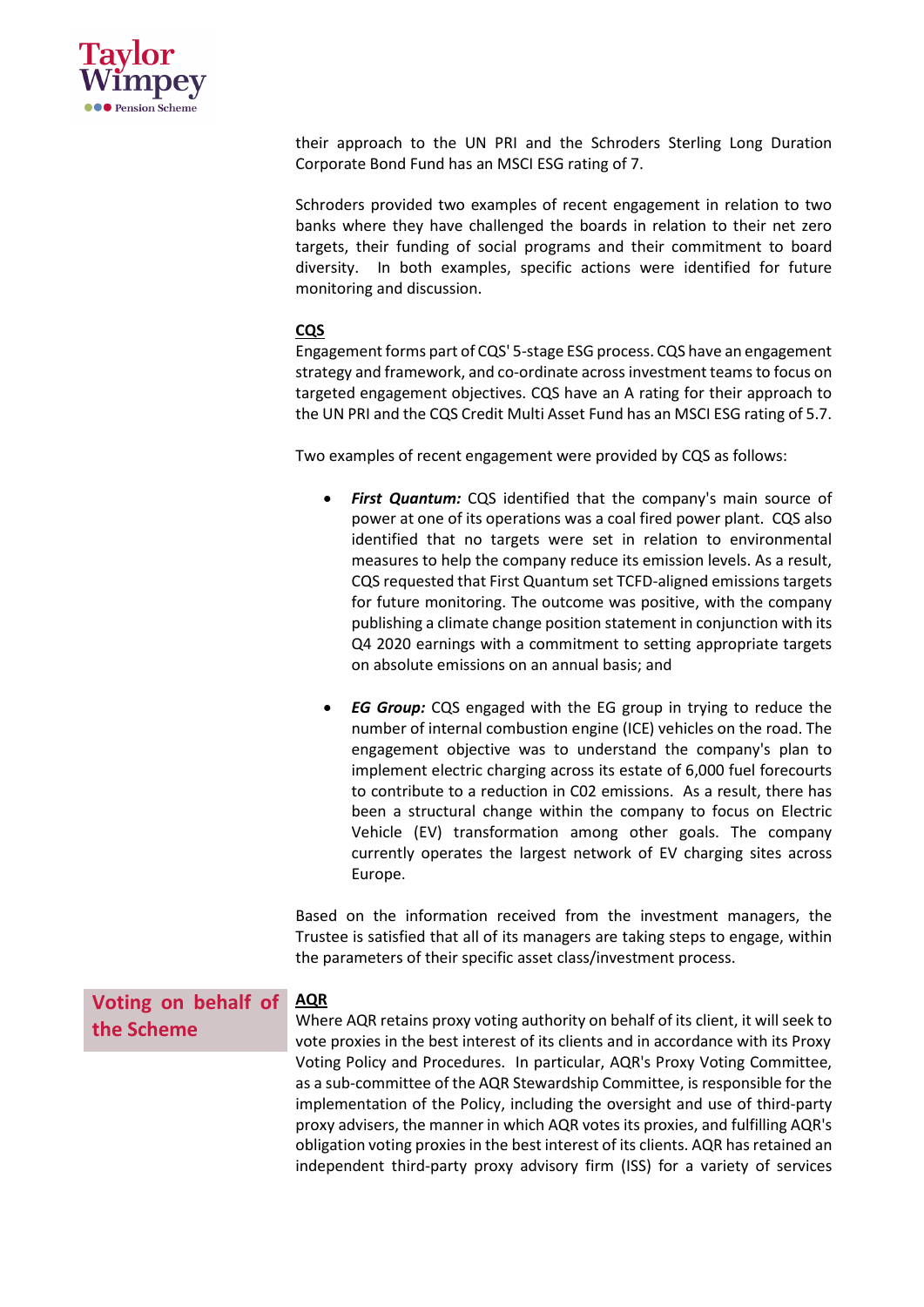

including receiving proxy ballots, working with custodian banks, providing proxy voting research and recommendations, and executing votes. AQR may also engage other Proxy Advisory firms as appropriate for proxy voting research and other services.

AQR's voting statistics for the reporting period are included in Appendix 2. However, the Trustee has noted that historically AQR has not differentiated between significant and non-significant votes. The Trustee is encouraged to see that AQR are going through a process to decide what metrics to use to report on these items going forward. Furthermore, AQR have noted that in all but 0.1% of cases they have voted per the advice of their proxy advisor, ISS.

#### **Bridgewater**

Bridgewater engages Glass, Lewis & Co. to vote proxies on behalf of its clients. Bridgewater generally subscribes to the proxy voting policy adopted by Glass Lewis but reserves the right to direct Glass Lewis to vote in a manner that is contrary to such policy where appropriate. From time to time, Bridgewater may determine that it is in the Client's best interest to refrain from voting a proxy. For example, Bridgewater may decline to vote if the expected costs associated with voting exceed the expected benefit or where voting would prevent Bridgewater from selling the security for a specified period of time. Bridgewater noted that they generally subscribe to the proxy voting policy adopted by Glass Lewis, which makes recommendations in favour of governance structures that manage risk, drive performance and create shareholder value.

Bridgewater's voting statistics for the reporting period are included in Appendix 2. However, the Trustee notes that Bridgewater has not been able to provide details around significant votes and that it has adopted a policy of not identifying "significant votes" on the basis that the outcome of any particular voting matter is inconsequential in the context of the overall portfolios. The Trustee's investment adviser has confirmed that this is in line with expectations as this is a macro-oriented fund which trades indices and baskets of stocks, rather than individual names, meaning that individual votes will be less significant in the context of the overall portfolio. The Trustee's investment adviser, upon request of the Trustee, has also confirmed that they will be seeking to discuss a number of different ESG integration / sustainability issues with the manager and specifically addressing this challenge on significant votes.

#### **Beach Point**

Beach Point utilise ProxyEdge by Broadridge Financial Services as their proxy management platform to assist in recordkeeping, reporting, voting and processing, but do not subscribe to their advisory services. Instead, voting decisions are made by Beach Point's Investment Team on a case by case basis in the best interest of their clients. In the event that Beach Point fails to process instructions by the voting deadline, Beach Point has set up a default auto-voting instruction whereby the Glass Lewis recommendation is voted (when available).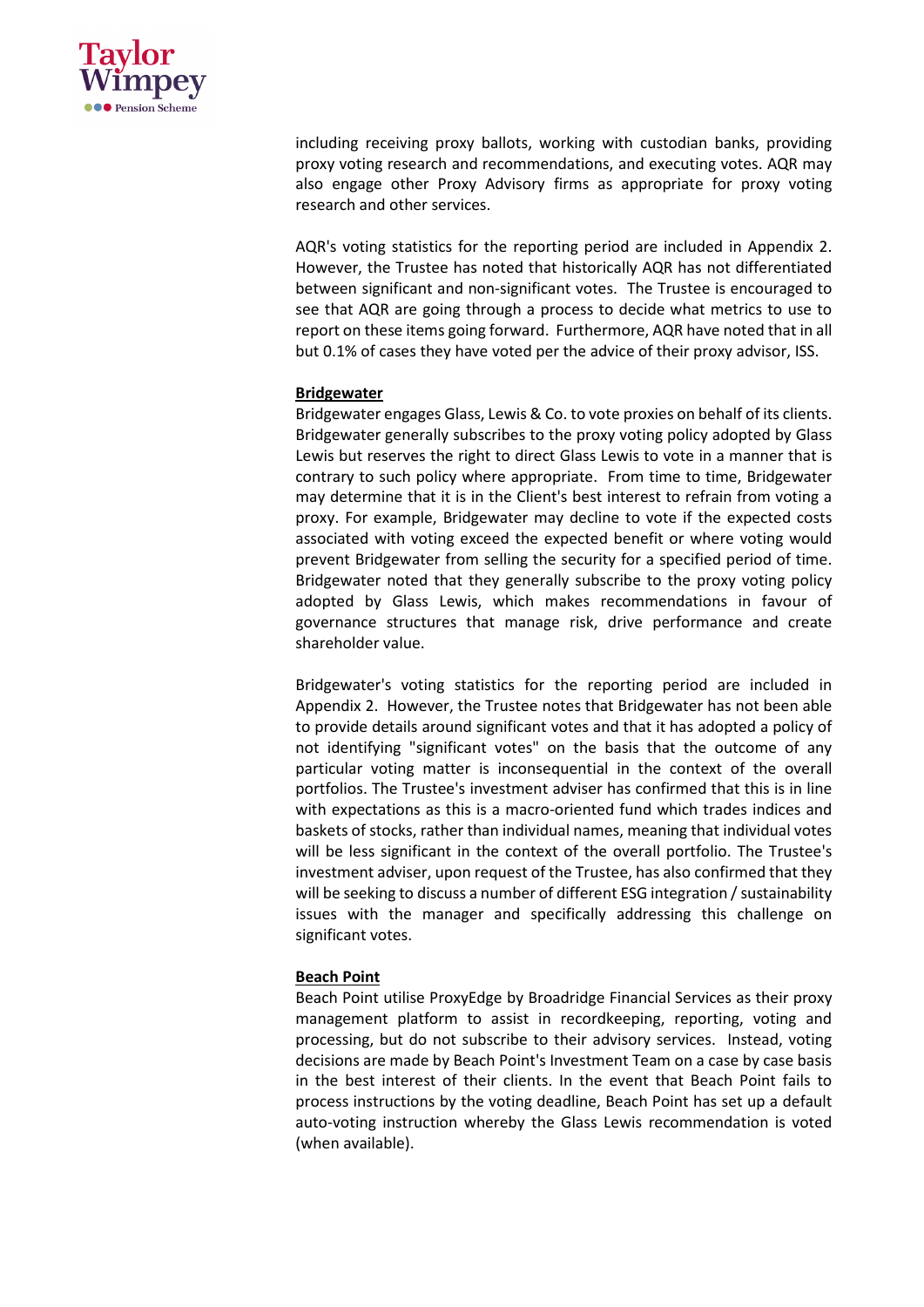

Beach Point's voting statistics for the reporting period are included in Appendix 2. The Trustee has noted that Beach Point's trading in public equities for the Scheme investment is minimal. As a result, the Fund tends to own a small amount of voting shares (typically from conversion events on bonds or restructuring events), and thus have fewer opportunities to cast "significant" votes. No "significant votes" were cast during 2020. Beach Point noted that the majority of the votes cast against management were in stressed/distressed situations in which Beach Point was advocating for their rights as creditors. In relation to abstentions, Beach Point abstained from 7% of eligible votes as they did not have a preference in each of the situations.

#### **Magnetar**

Magnetar's voting is carried out via their proxy voting advisor, ISS. Magnetar's views is that proxy voting ensures each vote is considered and recorded using a policy with which Magnetar are comfortable.

Magnetar's voting statistics for the reporting period are included in Appendix 2. The Trustee has noted that Magnetar voted against the recommendation of the proxy adviser in 37.9% of votes during the reporting period. Magnetar explained that in the instances where they voted against the recommendation of ISS, it was their opinion that ISS were making a non-economic recommendation and in accordance with Magnetar's Proxy Voting Policy, they determined that voting contrary to the recommendation would drive better financial outcomes for the Fund investors and therefore duly took such action. No "significant votes" were cast during 2020.

#### **Summary**

The Trustee is comfortable that its investment managers are exercising their voting and engagement policies to a satisfactory level at this stage and that the Trustee's stewardship policy, as set out in the SIP, is being appropriately implemented on its behalf.

In the process of preparing this Statement, the Trustee has noted that the information requested was not always available or required further clarification. The Trustee expects that as the regulations in this area continue to develop, disclosures are likely to improve over time.

The Trustee recognises that as a large institutional investor it has a part to play in the good governance and stewardship of the assets in which it invests. Going forward it will continue to monitor and assess its investment managers on a regular basis to ensure that its stewardship policy continues to be implemented.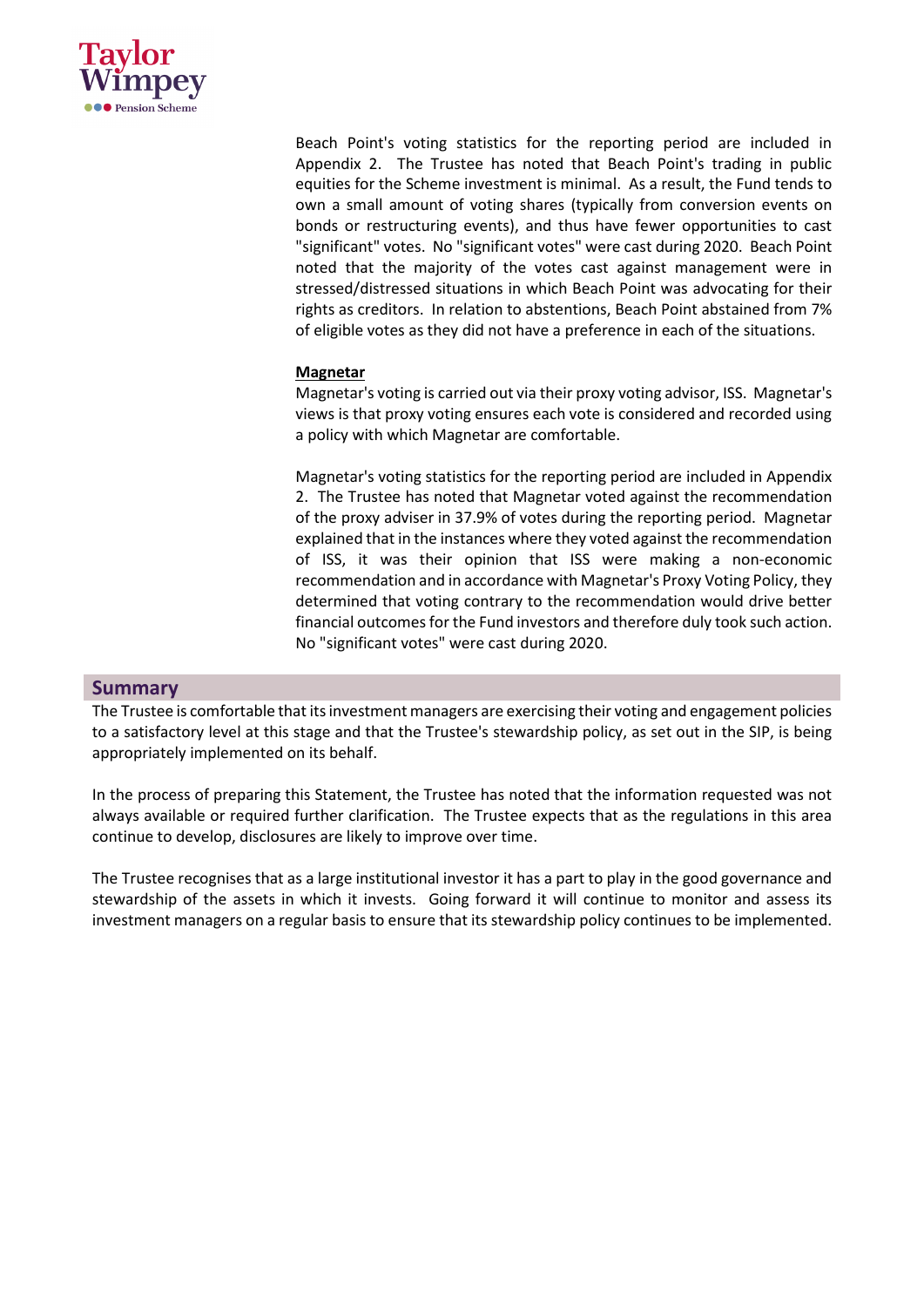

# **Appendix 1**



## **Investment Managers: ESG focused standards, codes and/or industry memberships**

#### **Glossary**:

- 1. **CA100+** Climate Action 100+ is a five-year initiative led by investors to engage systemically important greenhouse gas emitters and other companies to drive the clean energy transition and achieve the goals of the Paris Agreement.
- 2. **Ceres** A sustainability non-profit organisation working with the most influential investors and companies to build leadership and drive solutions throughout the economy.
- 3. **GRESB** Established by a group of large pension funds who wanted to have access to comparable and reliable data on the ESG performance of their investments, GRESB has become the leading ESG benchmark for real estate and infrastructure investments across the world.
- 4. **IIGCC**  The Institutional Investors Group on Climate Change is a leading global investor membership body and the largest one focusing specifically on climate change.
- 5. **(UN) PRI** The Principles of Responsible Investment is a United Nations supported international network of investors working together to implement its six aspirational principles.
- 6. **SASB**  The Sustainability Accounting Standards Board is a non-profit organisation founded to develop sustainability accounting standards.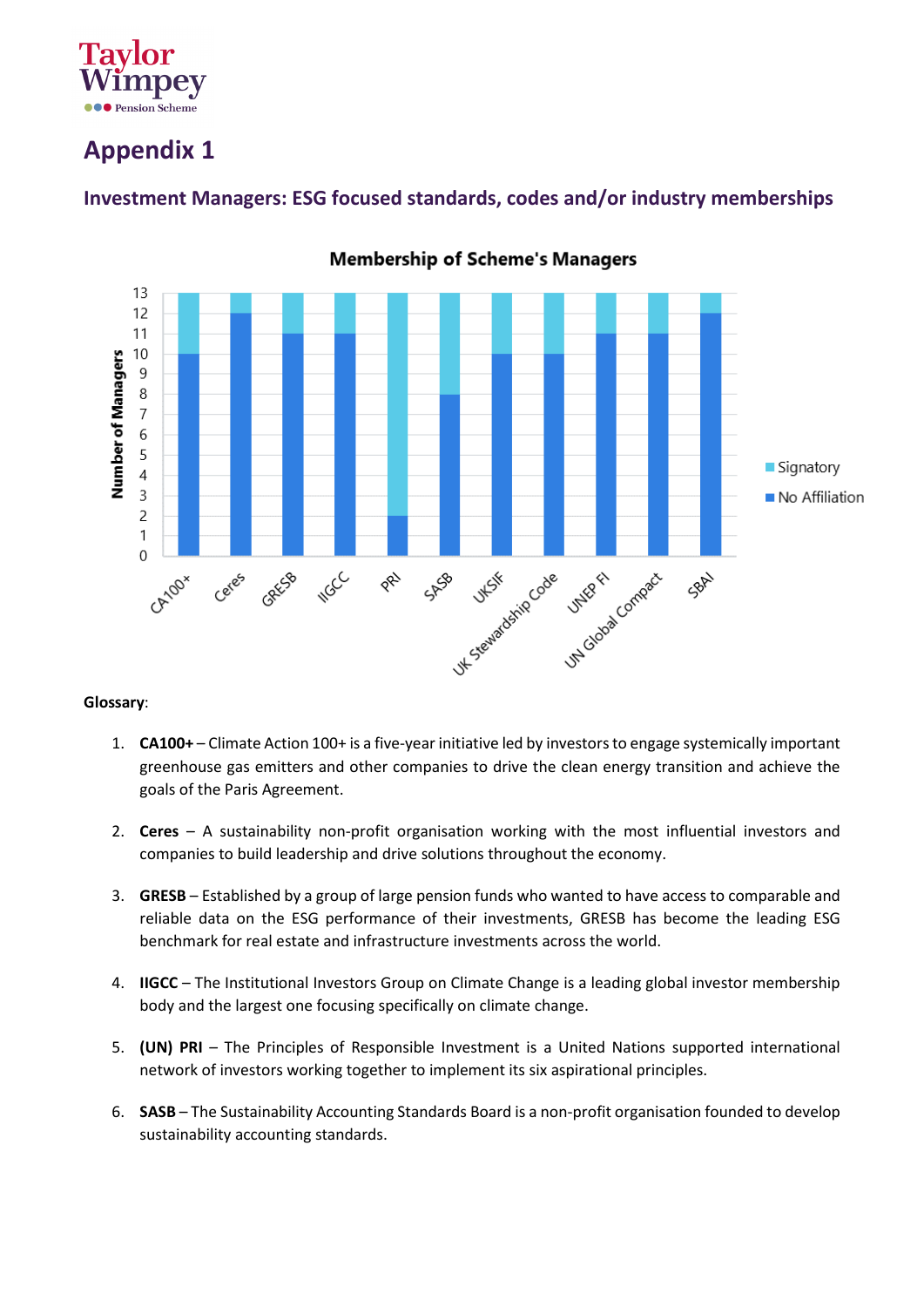

- 7. **UKSIF** The UK Sustainable Investment and Finance Association is a membership organisation for those in the finance industry committed to growing sustainable and responsible finance in the UK.
- 8. **UK Stewardship Code** The stewardship code is part of UK company law concerning principles that institutional investors are expected to follow. Its principal aim is to make institutional investors be active and engage in corporate governance in the interests of their beneficiaries.
- 9. **UNEP FI** The United Nations Environment Programme Finance Initiative is a global partnership established between the United Nations Environment Program (UNEP) and the financial sector.
- 10. **UN Global Compact** A non-binding United Nations pact to encourage businesses worldwide to adopt sustainable and socially responsible policies, and to report on their implementation.
- 11. **SBAI**  The Standards Board for Alternative Investments, formerly known as the Hedge Fund Standards Board, is an international, not for profit, standard-setting body for the alternative investment industry and sets the voluntary standard of best practices and practices endorsed by its members.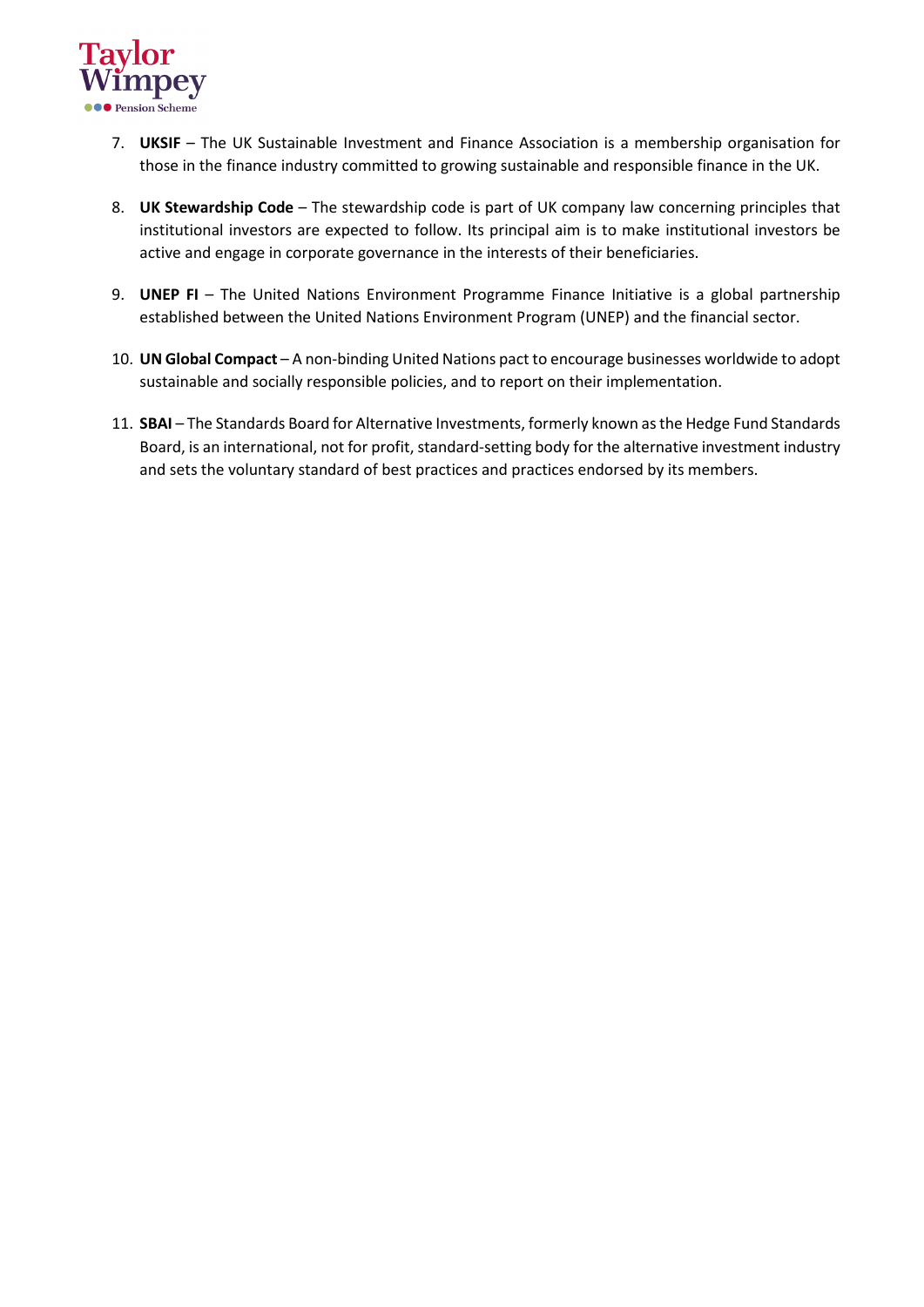

# **Appendix 2**

## **Voting Statistics**

Below is the voting activity over the period for the Scheme's asset managers which held listed equities over the period.

#### **AQR**

| Key Voting Statistics (Jan 2020 - Dec 2020)                                          | <b>Number</b>                                                                                                                                                                                                                                                                          |
|--------------------------------------------------------------------------------------|----------------------------------------------------------------------------------------------------------------------------------------------------------------------------------------------------------------------------------------------------------------------------------------|
| Number of holdings at period end                                                     | 2,151                                                                                                                                                                                                                                                                                  |
| Total Fund AUM at period end                                                         | £1,111m                                                                                                                                                                                                                                                                                |
| Value of Trustee's Assets                                                            | f158m                                                                                                                                                                                                                                                                                  |
| Number of meetings eligible to vote during the period                                | 538                                                                                                                                                                                                                                                                                    |
| Number of resolutions eligible to vote during the period                             | 6,349                                                                                                                                                                                                                                                                                  |
| % of resolutions voted                                                               | 94.2%                                                                                                                                                                                                                                                                                  |
| % of resolutions voted with management                                               | 93.4%                                                                                                                                                                                                                                                                                  |
| % of resolutions voted against management                                            | 6.6%                                                                                                                                                                                                                                                                                   |
| % of resolutions abstained                                                           | 0.0%                                                                                                                                                                                                                                                                                   |
| % of meetings with at least one vote against management                              | 28.1%                                                                                                                                                                                                                                                                                  |
| % of resolutions where manager voted contrary to<br>recommendation of proxy adviser* | $0.1\%*$                                                                                                                                                                                                                                                                               |
| Any use of proxy voting services during the period                                   | AQR utilises ISS' Sustainable proxy voting policy for all<br>of their commingled funds and for their default vote-<br>handling program. They also leverage internal research<br>on proxy issues related to significant corporate actions<br>and in making individual voting decisions. |

\* In early 2020, AQR transitioned their commingled funds away from utilising ISS' Standard proxy voting policy to a Sustainable proxy voting policy. The % figure noted here represents deviations away from that Sustainable policy, as opposed to the standard policy.

| <b>Bridgewater</b>                                                                   |                                                                                                           |  |
|--------------------------------------------------------------------------------------|-----------------------------------------------------------------------------------------------------------|--|
| Key Voting Statistics (Jan 2020 - Dec 2020)                                          | <b>Number</b>                                                                                             |  |
| Number of holdings at period end                                                     | 2,033                                                                                                     |  |
| Total Fund AUM at period end                                                         | £3,835m                                                                                                   |  |
| Value of Trustee's Assets                                                            | £199m                                                                                                     |  |
| Number of meetings eligible to vote during the period                                | 2,308                                                                                                     |  |
| Number of resolutions eligible to vote during the period                             | 21,131                                                                                                    |  |
| % of resolutions voted                                                               | 99.6%                                                                                                     |  |
| % of resolutions voted with management                                               | 85.0%                                                                                                     |  |
| % of resolutions voted against management                                            | 13.9%                                                                                                     |  |
| % of resolutions abstained                                                           | 1.8%                                                                                                      |  |
| % of meetings with at least one vote against management                              | 46.0%                                                                                                     |  |
| % of resolutions where manager voted contrary to<br>recommendation of proxy adviser? | 0.0%                                                                                                      |  |
| Any use of proxy voting services during the period?                                  | Bridgewater has engaged Glass, Lewis & Co. ("Glass<br>Lewis") to vote proxies on behalf of their clients. |  |